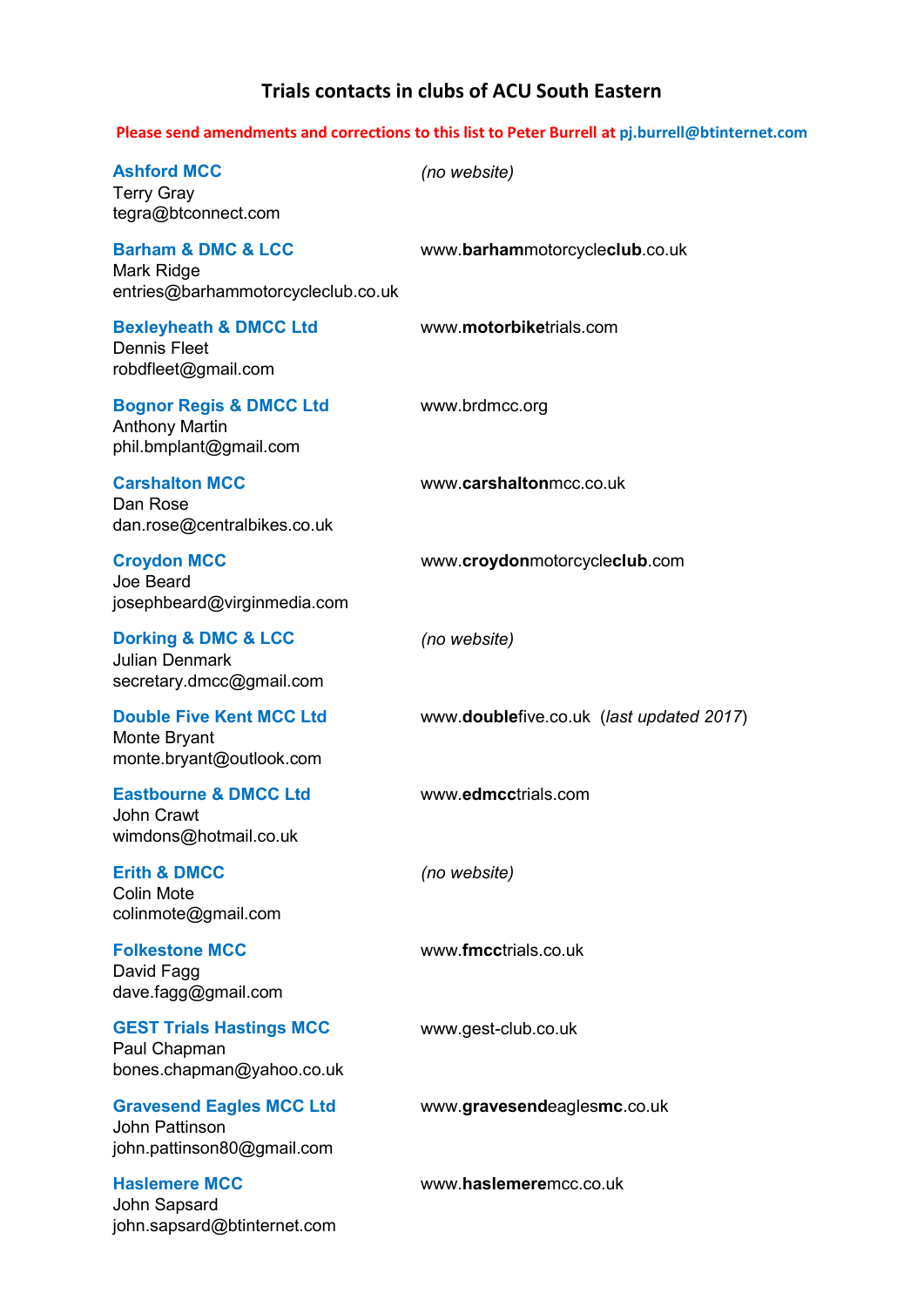| <b>Hookwood Trials Club</b><br>Jim Connor<br>jimconnor1045@yahoo.com                             | (no website)                                     |
|--------------------------------------------------------------------------------------------------|--------------------------------------------------|
| <b>Horsham &amp; DMCC</b><br>Mrs. Myra Hayden<br>myra.hayden@outlook.com                         | www.hdmclcc.co.uk                                |
| <b>Kent &amp; Sussex MCC</b><br>Jon Sturdey<br>kentandsussexmcc@gmail.com                        | (no website)                                     |
| <b>Kent Youth Trials Club Ltd</b><br>Michele Baldock<br>kytctrials@yahoo.com                     | www.kytc.co.uk                                   |
| <b>Kingston &amp; DMCC Ltd</b><br><b>Ted Smith</b><br>e.smith79@btinternet.com                   | www.kdmcc.com                                    |
| <b>Normandy MCC Ltd</b><br><b>Richard Thomas</b><br>rhwandjc.thomas@ntlworld.com                 | www.normandymcc.co.uk                            |
| <b>OWLS Motor Club Ltd</b><br>Peter Sharman<br>peter.sharman48@btinternet.com                    | www.owlsmotorclub.org                            |
| Reigate Redhill & North Downs MCC www.rrnd.co.uk<br><b>Richard Coles</b><br>diccles221@gmail.com |                                                  |
| <b>Sidcup &amp; DMCC Ltd</b><br><b>Chris Baddeley</b><br>cs41badders@gmail.com                   | www.sidcupmotorcycleclub.co.uk                   |
| <b>Sittingbourne &amp; DMCC Ltd</b><br><b>Roy Piles</b><br>roy.piles@mypostoffice.co.uk          | www.sittingbourneanddistrictmotorcycleclub.co.uk |
| <b>Southern Sporting MCC</b><br>lan Slater<br>enquiries@ssmcc.co.uk                              | www.ssmcc.co.uk                                  |
| <b>Sunbeam MCC Ltd</b><br><b>Neil Sinclair</b><br>neilsinclair1969@outlook.com                   | www.sunbeam-mcc.co.uk                            |
| <b>Surrey Constabulary MCC</b><br>James Brown                                                    | (no website)                                     |
| <b>Surrey Schoolboy Trials Club Ltd</b><br><b>Mandy Frearson</b><br>frearson898@btinternet.com   | www.surreysbtrials.org                           |
| <b>Talmag MCC</b><br>lan Allaway<br>itallaway1@gmail.com                                         | (no website)                                     |